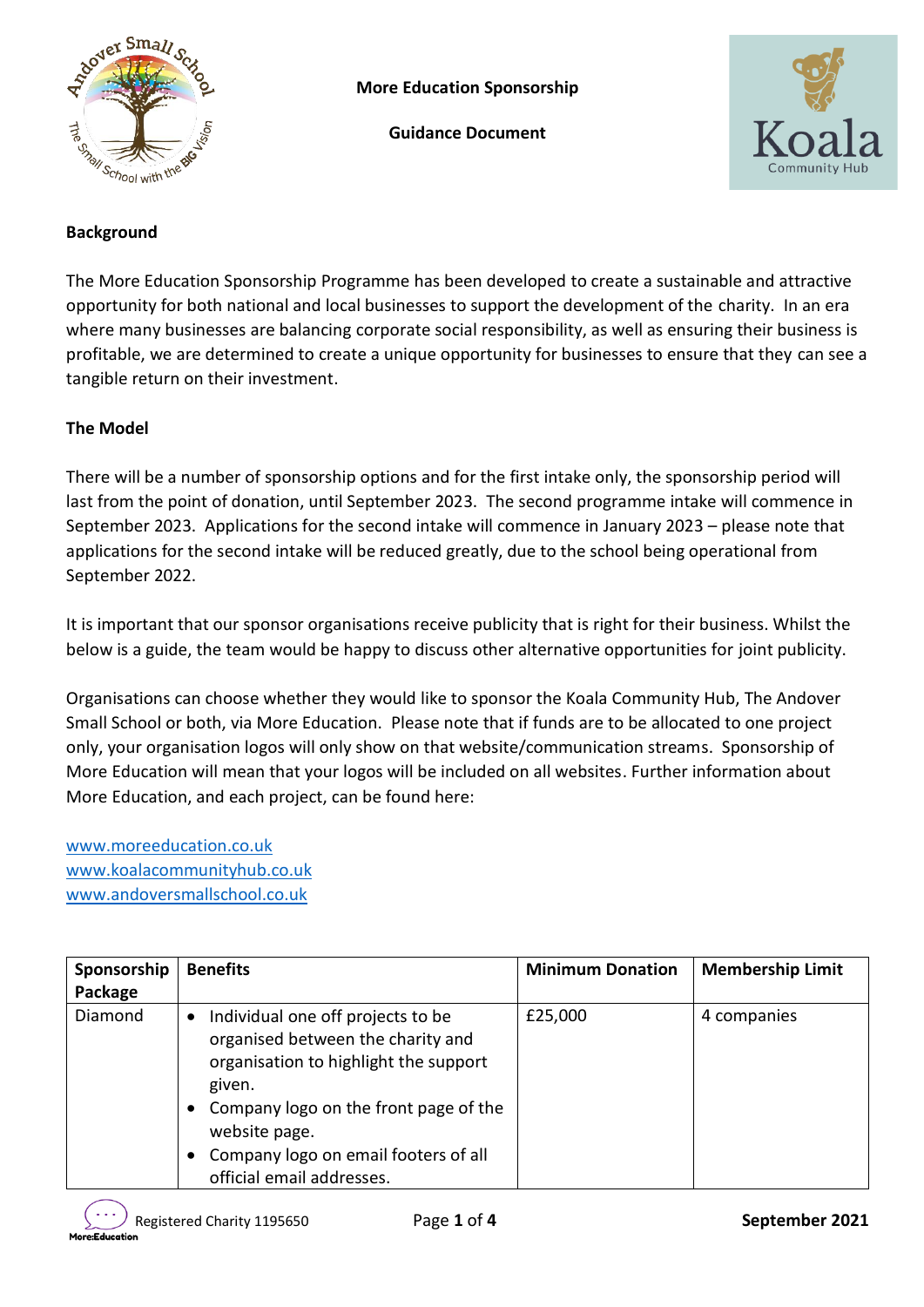

**Guidance Document**



|          | Company logo on the 'Sponsors' page<br>of the website, along with a synopsis of<br>the business and contact details.<br>Company logo on the minibus (once<br>٠<br>purchased).<br>'Spotlight' on what has been achieved<br>٠<br>by the project/charity as a result of the<br>sponsors donation, to be shared across<br>social media and local/national press.<br>Numerous media opportunities during<br>٠<br>the development of the charity for key<br>members of the organisation to be<br>photographed and included in local<br>news stories.<br>Logo inclusion (and company contact<br>٠<br>details) in the Sponsors section of the<br>charity newsletter.<br>A 'Proud sponsor of Andover Small<br>٠<br>School and Koala Community Hub' logo<br>(or just one project element), to be<br>used by the sponsor. |         |             |
|----------|----------------------------------------------------------------------------------------------------------------------------------------------------------------------------------------------------------------------------------------------------------------------------------------------------------------------------------------------------------------------------------------------------------------------------------------------------------------------------------------------------------------------------------------------------------------------------------------------------------------------------------------------------------------------------------------------------------------------------------------------------------------------------------------------------------------|---------|-------------|
| Platinum | Company logo on the front page of the<br>website.<br>Company logo on the 'Sponsors' page<br>٠<br>of the website, along with a synopsis of<br>the business and contact details.<br>Company logo on the minibus (once<br>٠<br>purchased by the charity).<br>Numerous media opportunities during<br>the development of the school for key<br>members of the organisation to be<br>photographed and included in local<br>news stories.<br>Logo inclusion (and company contact<br>٠<br>details) in the Sponsors section of the<br>social media newsletter.<br>A 'Proud sponsor of Andover Small<br>٠<br>School and Koala Community Hub' logo<br>(or just one project element), to be<br>used by the sponsor.                                                                                                        | £10,000 | 7 companies |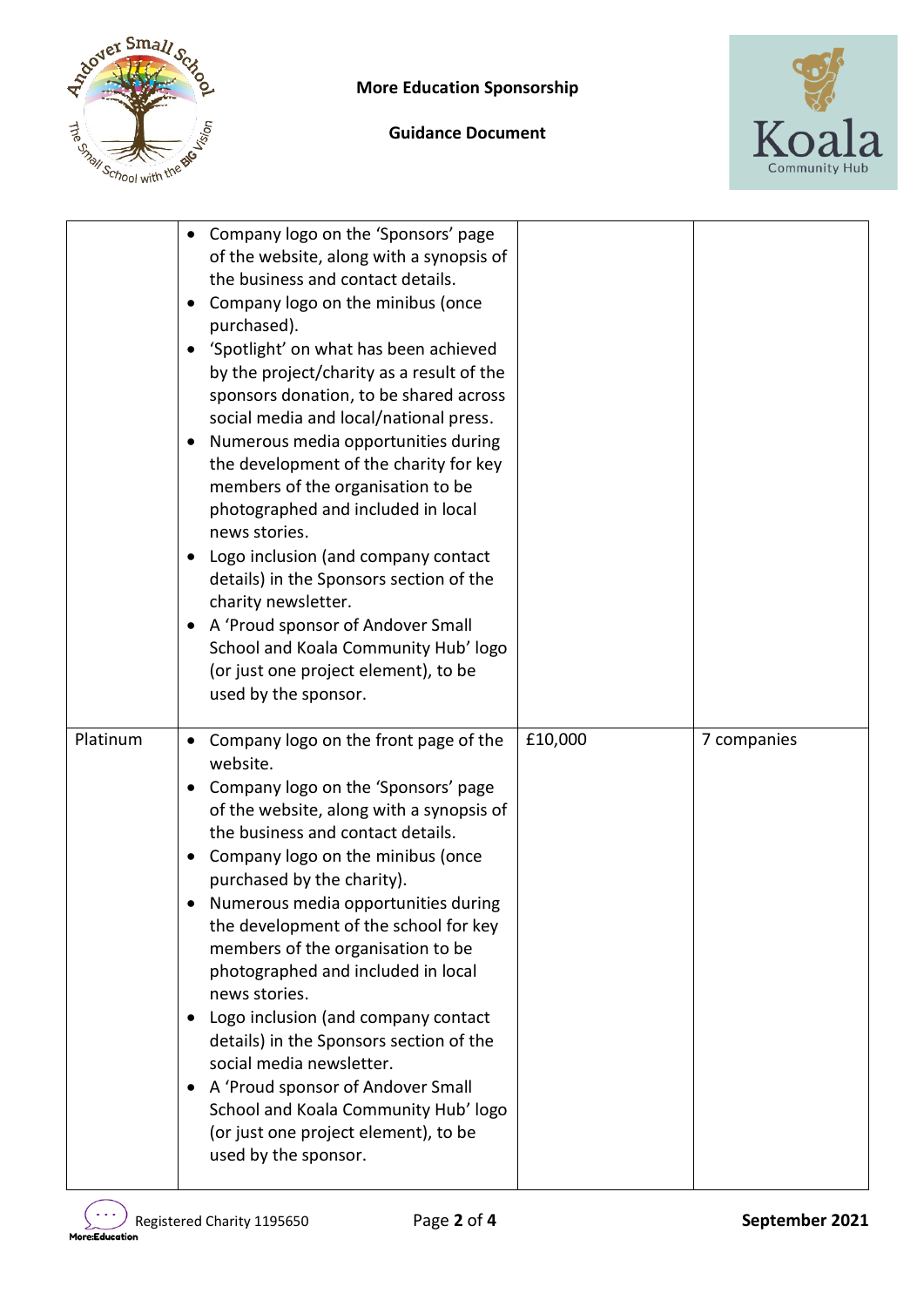

**Guidance Document**



| Gold          | Company logo on the 'Sponsors' page<br>$\bullet$<br>of the website, along with a synopsis of<br>the business and contact details.<br>Logo inclusion (and company contact<br>details) in the Sponsors section of the<br>social media newsletter.<br>A 'Proud sponsor of Andover Small<br>$\bullet$<br>School and Koala Community Hub' logo<br>(or just one project element), to be<br>used by the sponsor.      | £5000 | 12 companies |
|---------------|----------------------------------------------------------------------------------------------------------------------------------------------------------------------------------------------------------------------------------------------------------------------------------------------------------------------------------------------------------------------------------------------------------------|-------|--------------|
| Silver        | Company logo on the 'Sponsors' page<br>$\bullet$<br>of the website, along with a synopsis of<br>the business and contact details.<br>Logo inclusion (and company contact<br>details) in the Sponsors section of the<br>social media newsletter.<br>A 'Proud sponsor of Andover Small<br>$\bullet$<br>School and Koala Community Hub' logo<br>(or just one project element), to be<br>used by the sponsor.      | £2000 | 16 companies |
| <b>Bronze</b> | Company logo on the 'Sponsors' page<br>$\bullet$<br>of the website, along with a synopsis of<br>the business and contact details.<br>Logo inclusion (and company contact<br>$\bullet$<br>details) in the Sponsors section of the<br>social media newsletter.<br>A 'Proud sponsor of Andover Small<br>٠<br>School and Koala Community Hub' logo<br>(or just one project element), to be<br>used by the sponsor. | £500  | 30 companies |

## **Minimum Donations**

The amount stipulated above is the minimum amount that must be donated to trigger this membership level. The 'donation' can be made up of services, goods or cash donations. Where the donation is made up of services or goods, proof must be received of the 'normal' cost of those goods or services. For example, if offering a professional service at £200 an hour, this service cannot normally be offered to other business customers at £100 an hour in an attempt to inflate the donation rate.